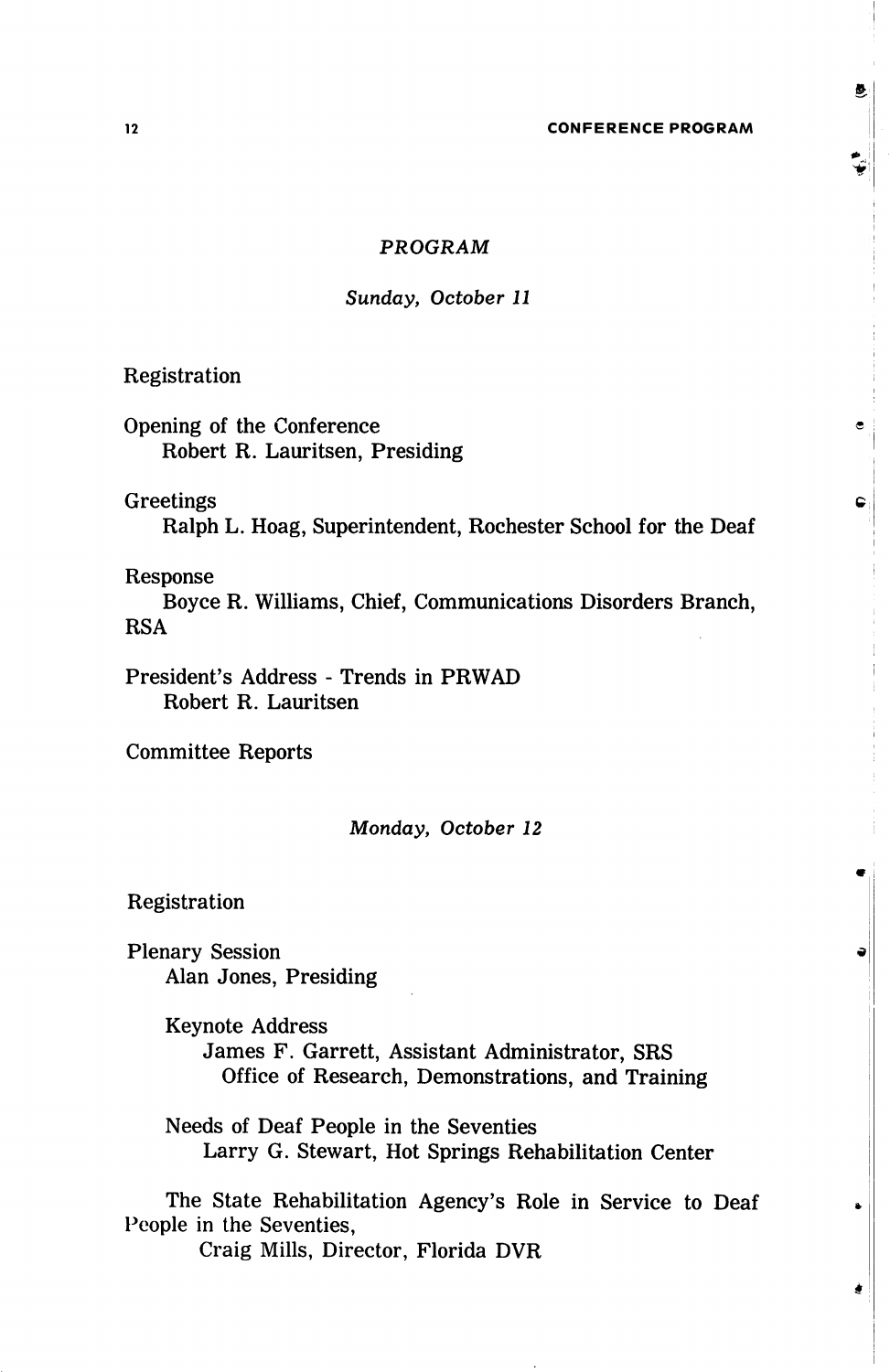#### CONFERENCE PROGRAM 2009 13

■if

Ğ,

쓰

Ŀ.

Plenary Session Richard Walker, Presiding

> The Mental Health Program at St. Elizabeth's Hospital Luther Robinson, M.D.

Regional and Local Post Secondary Vocational Programs for Deaf People

Nona Burrows, University of Pittsburgh

James H. Hanson, Iowa Division of Rehabilitation and **Education Services** 

## Tuesday, October 13

Section Meetings Counseling Doin Hicks, Presiding Donald G. Martin, Speaker

> Interpreting Betty Holdt, Presiding James Stangarone, Speaker

Multiple Handicaps Richard Thompson, Presiding Edna Adler, Speaker

Social Work Herbert Pickell, Presiding Douglas Watson, Speaker

Section Meetings Adult Education Victor Galloway, Presiding Thomas Mayes, Speaker

> Audiology and Speech Pathology Ada Z. Heavenrich, Presiding Jerome G. Alpiner, Speaker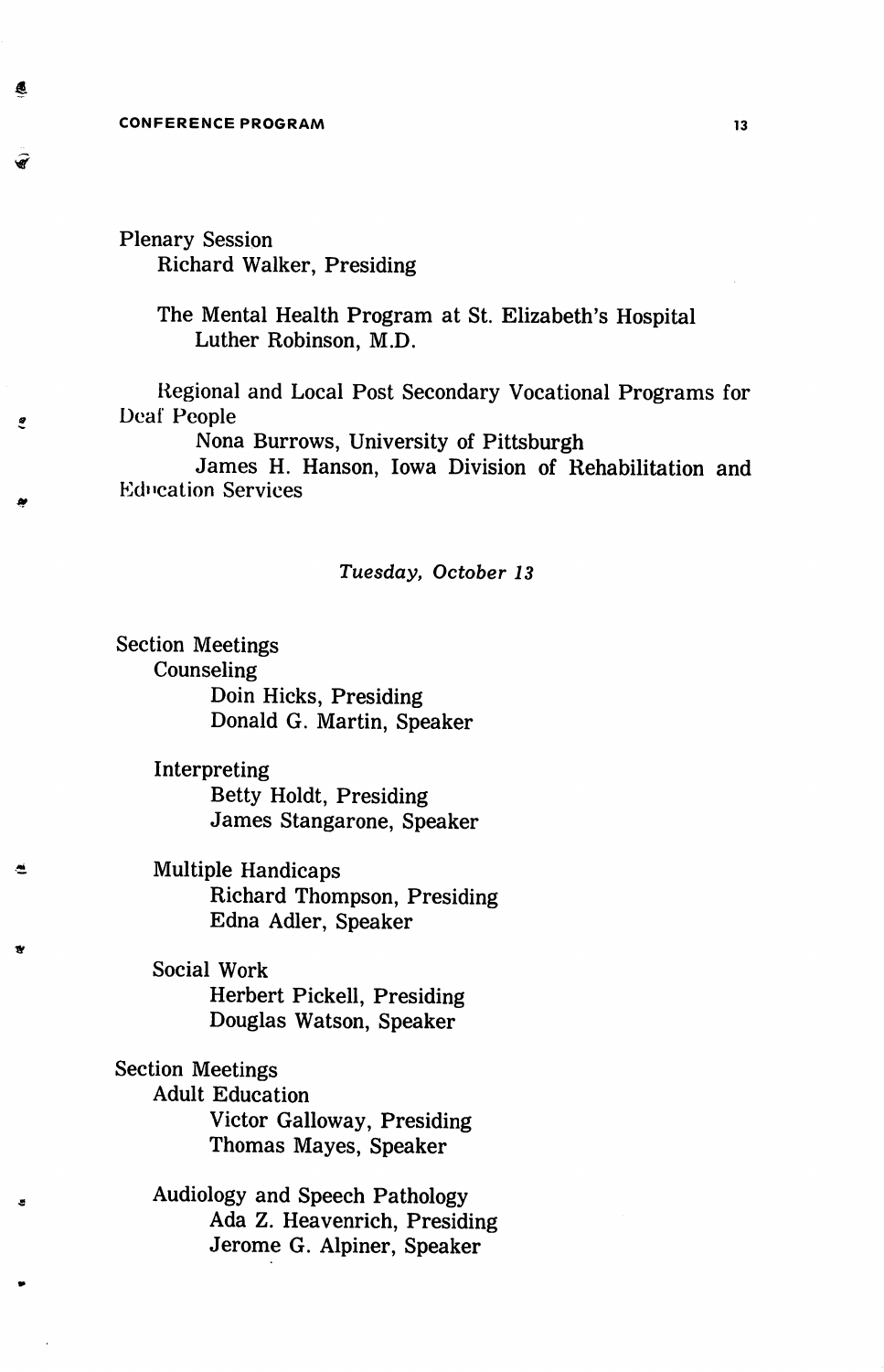#### 14 CONFERENCE PROGRAM

Psychology Walter Harker, Presiding McCay Vernon, Speaker

Religion Herbert W. Rohe, Presiding Rudolph Gawlik, Speaker

Plenary Session Boyce R. Williams, Presiding

> PRWAD and the Seventies Edward Newman, Commissioner RSA

The National Census of Deaf People Jerome G. Schein, New York University

# Banquet

Glenn T. Lloyd, Presiding

The Preparation of Professionals in the Seventies Jerome G. Schein, New York University

# Plenary Session

D. Robert Frisina, Presiding Introduction to the NTID Robert Frisina, Director of NTID

> The Instructional Programs - Toward Greater Flexibility William E. Castle, Dean, NTID

> Division of Student Student Development Jack R. Clarcq, Director, Division of Student Development

> Division of Research and Training E. Ross Stuckless, Director, Division or Research and Training

Guided Tours of NTID

B

¢

ام